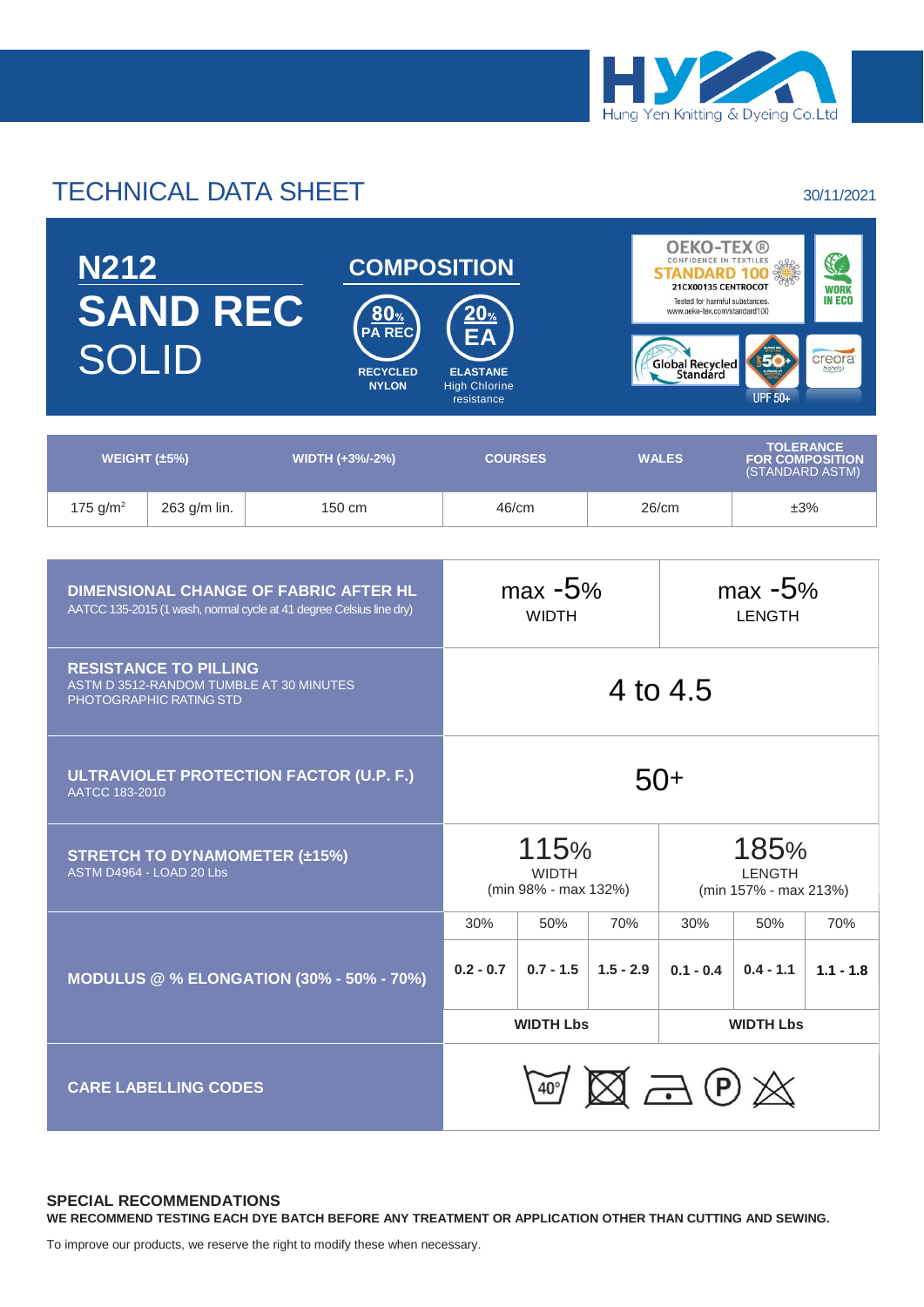

# TECHNICAL DATA SHEET 30/11/2021

|                    | <b>N212</b><br><b>SAND REC</b><br><b>PRINTED</b> |                      | <b>COMPOSITION</b><br><u>80%</u><br><b>PA REC</b><br><b>RECYCLED</b><br><b>NYLON</b> | $\frac{20}{2}$<br><b>ELASTANE</b><br><b>High Chlorine</b><br>resistance | Global Recycled | <b>OEKO-TEX®</b><br>16CX00009 CENTROCOT<br><b>WORK</b><br>Tested for harmful substances<br>胆碱果<br>ww.oeko-tex.com/standard100<br><b>IN ECO</b><br>creora<br>highclo)<br><b>UPF 50+</b> |
|--------------------|--------------------------------------------------|----------------------|--------------------------------------------------------------------------------------|-------------------------------------------------------------------------|-----------------|----------------------------------------------------------------------------------------------------------------------------------------------------------------------------------------|
| WEIGHT $(\pm 5\%)$ |                                                  | <b>WIDTH (+/-2%)</b> |                                                                                      | <b>COURSES</b>                                                          | <b>WALES</b>    | <b>TOLERANCE</b><br><b>FOR COMPOSITION</b><br>(STANDARD ASTM)                                                                                                                          |
| 175 $g/m^2$        | 263 g/m lin.                                     | 148 cm               |                                                                                      | 46/cm                                                                   | 26/cm           | ±3%                                                                                                                                                                                    |

| <b>DIMENSIONAL CHANGE OF FABRIC AFTER HL</b><br>AATCC 135-2015 (1 wash, normal cycle at 41 degree Celsius line dry) | $max -5%$<br><b>WIDTH</b>                    |                  |             | $max -5%$<br><b>LENGTH</b>                          |             |             |  |  |
|---------------------------------------------------------------------------------------------------------------------|----------------------------------------------|------------------|-------------|-----------------------------------------------------|-------------|-------------|--|--|
| <b>RESISTANCE TO PILLING</b><br>ASTM D 3512-RANDOM TUMBLE AT 30 MINUTES<br>PHOTOGRAPHIC RATING STD                  | 4 to 4.5                                     |                  |             |                                                     |             |             |  |  |
| ULTRAVIOLET PROTECTION FACTOR (U.P. F.)<br>AATCC 183-2010                                                           | 50+                                          |                  |             |                                                     |             |             |  |  |
| <b>STRETCH TO DYNAMOMETER (±15%)</b><br>ASTM D4964 - LOAD 20 Lbs                                                    | 110%<br><b>WIDTH</b><br>(min 94% - max 127%) |                  |             | 168%<br><b>LENGTH</b><br>(min 143% - max 193%)      |             |             |  |  |
|                                                                                                                     | 30%                                          | 50%              | 70%         | 30%                                                 | 50%         | 70%         |  |  |
| <b>MODULUS @ % ELONGATION (30% - 50% - 70%)</b>                                                                     | $0.2 - 0.7$                                  | $0.7 - 1.8$      | $1.8 - 3.8$ | $0.0 - 0.4$                                         | $0.4 - 1.3$ | $1.3 - 2.0$ |  |  |
|                                                                                                                     |                                              | <b>WIDTH Lbs</b> |             | <b>WIDTH Lbs</b>                                    |             |             |  |  |
| <b>CARE LABELLING CODES</b>                                                                                         |                                              |                  |             | $\mathbb{Z} \boxtimes \mathbb{Z} \oplus \mathbb{Z}$ |             |             |  |  |

### **SPECIAL RECOMMENDATIONS WE RECOMMEND TESTING EACH DYE BATCH BEFORE ANY TREATMENT OR APPLICATION OTHER THAN CUTTING AND SEWING.**

To improve our products, we reserve the right to modify these when necessary.